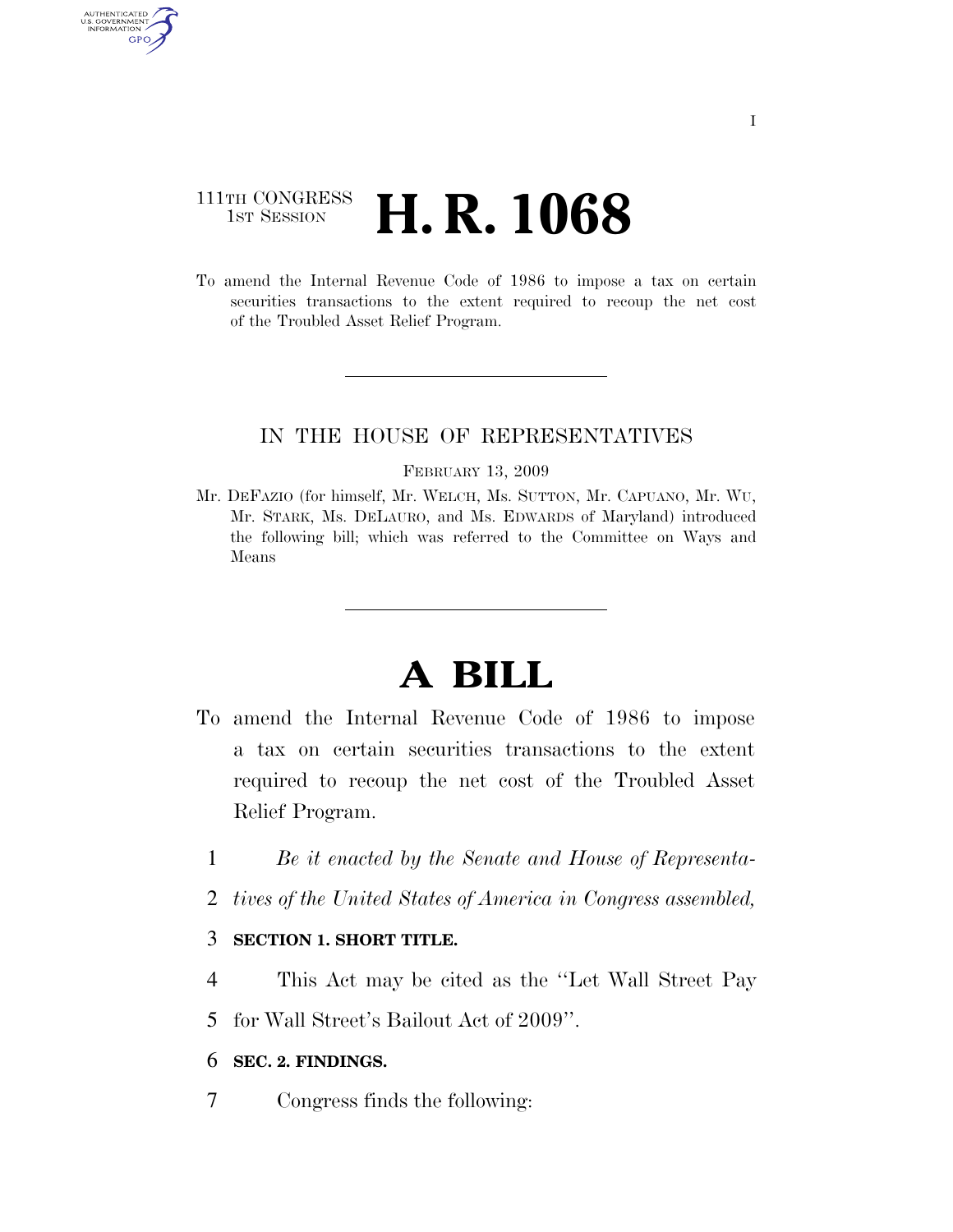(1) The Bush Administration allocated the first \$350 billion of TARP funds in a manner that has outraged the Nation by failing to provide the most basic oversight of the funds. (2) Congress has declined to block the remain- ing \$350 billion of TARP funds despite the lack of oversight and the record fiscal year 2009 budget deficit estimated at \$1.2 trillion. (3) The Board of Governors of the Federal Re- serve System has committed more than a trillion dollars to stabilize the economy by bailing out var- ious banks deemed ''too big to fail''. (4) The \$700 billion TARP fund and the new Federal Reserve lending facilities were created to protect Wall Street investors; therefore, the same Wall Street investors should pay for this infusion of taxpayer money. (5) The easiest method to raise the money from Wall Street is a securities transfer tax, a tax that has a negligible impact on the average investor. (6) This transfer tax would be on the sale and purchase of financial instruments such as stock, op- tions, and futures. A quarter percent (0.25 percent) tax on financial transactions could raise approxi-mately \$150 billion a year.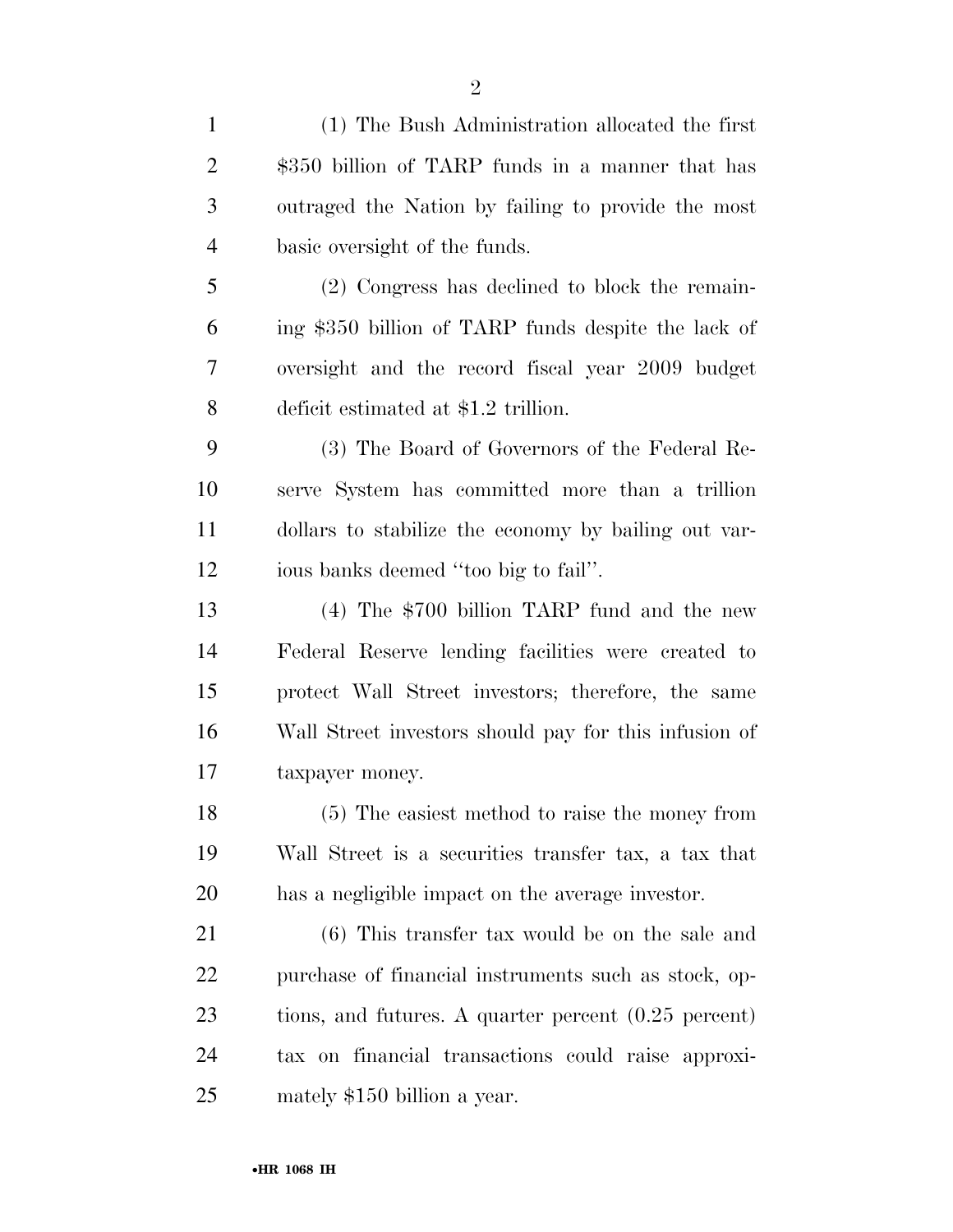| $\mathbf{1}$   | (7) The United States had a transfer tax from                |
|----------------|--------------------------------------------------------------|
| $\overline{2}$ | 1914 to 1966. The Revenue Act of 1914 (Act of                |
| 3              | Oct. 22, 1914 (ch. 331, 38 Stat. 745)) levied a 0.2          |
| $\overline{4}$ | percent tax on all sales or transfers of stock. In           |
| 5              | 1932, Congress more than doubled the tax to help             |
| 6              | overcome the budgetary challenges during the Great           |
| 7              | Depression.                                                  |
| 8              | $(8)$ All revenue generated by this transfer tax             |
| 9              | should be deposited in the general fund of the Treas-        |
| 10             | ury of the United States, scaled to meet the net cost        |
| 11             | of these bailouts, and phase out when the cost of the        |
| 12             | bailouts are repaid.                                         |
| 13             | SEC. 3. RECOUPMENT OF DEFICIT ARISING FROM FEDERAL           |
| 14             | <b>BAILOUT.</b>                                              |
| 15             | (a) IN GENERAL.—Chapter 36 of the Internal Rev-              |
|                |                                                              |
| 16             | enue Code of 1986 is amended by inserting after sub-         |
| 17             | chapter B the following new subchapter:                      |
| 18             | "Subchapter C—Tax on Securities                              |
| 19             | <b>Transactions</b>                                          |
|                | "Sec. 4475. Tax on securities transactions.                  |
| 20             | "SEC. 4475. TAX ON SECURITIES TRANSACTIONS.                  |
| 21             | "(a) IMPOSITION OF TAX.—There is hereby imposed              |
| 22             | a tax on each covered securities transaction an amount       |
| 23             | equal to the applicable percentage of the value of the secu- |

rity involved in such transaction.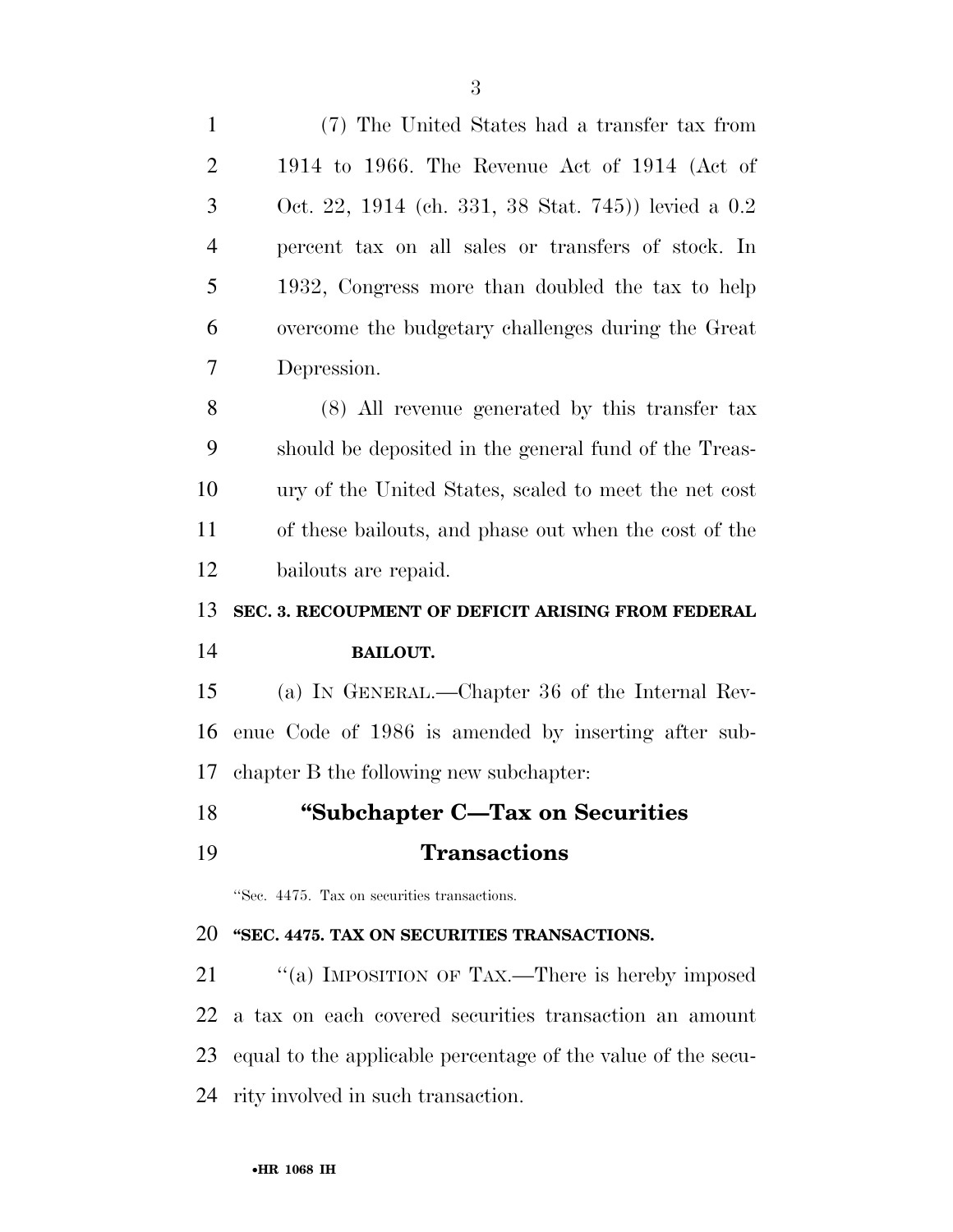| 1              | "(b) BY WHOM PAID.—The tax imposed by this sec-         |
|----------------|---------------------------------------------------------|
| 2              | tion shall be paid by the trading facility on which the |
| 3              | transaction occurs.                                     |
| $\overline{4}$ | "(c) APPLICABLE PERCENTAGE.—For purposes of             |
| 5              | this section—                                           |
| 6              | "(1) IN GENERAL.—The term 'applicable per-              |
| 7              | centage' means the lesser of—                           |
| 8              | $\lq\lq$ the specified percentage, or                   |
| 9              | "(B) $0.25$ percent.                                    |
| 10             | $``(2)$ SPECIFIED PERCENTAGE.—                          |
| 11             | "(A) IN GENERAL.—The term 'specified                    |
| 12             | percentage' means, with respect to any taxable          |
| 13             | year beginning in a calendar year, the percent-         |
| 14             | age that the Secretary estimates would result in        |
| 15             | the aggregate revenue to the Treasury under             |
| 16             | this section for such taxable year and all prior        |
| 17             | taxable years to equal the Secretary's estimate         |
| 18             | of the net cost (if any) to the Federal Govern-         |
| 19             | ment of-                                                |
| 20             | "(i) carrying out the Troubled Asset                    |
| 21             | Relief Program established under title 1 of             |
| 22             | the Emergency Economic Stabilization Act                |
| 23             | of $2008$ , and                                         |
| 24             | "(ii) the exercise of authority by the                  |
| 25             | Board of Governors of the Federal Reserve               |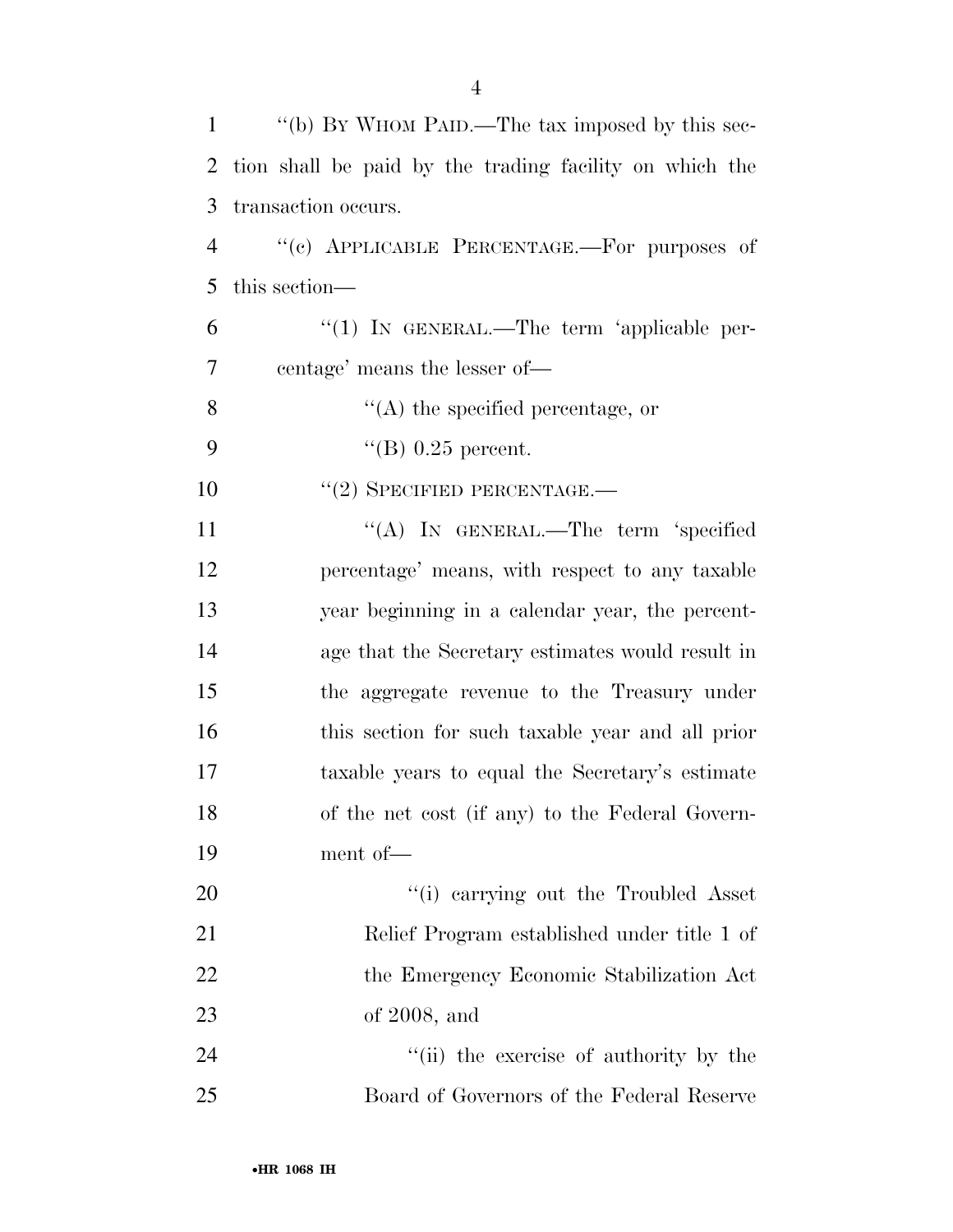| $\mathbf{1}$   | System under the third undesignated para-                 |
|----------------|-----------------------------------------------------------|
| $\overline{2}$ | graph of section 13 of the Federal Reserve                |
| 3              | Act (12 U.S.C. 343).                                      |
| $\overline{4}$ | "(B) DETERMINATION OF PERCENTAGE.-                        |
| 5              | Such percentage shall be determined by the                |
| 6              | Secretary not later than 30 days after the date           |
| 7              | of the enactment of this section, and redeter-            |
| 8              | mined for taxable years beginning in each cal-            |
| 9              | endar year thereafter. Such percentage shall              |
| 10             | take into account the Secretary's most recent             |
| 11             | estimation of such net cost. Any specified per-           |
| 12             | centage determined under this paragraph which             |
| 13             | is not a multiple of $1/100$ th of a percentage           |
| 14             | point shall be rounded to the nearest 1/100th of          |
| 15             | a percentage point.                                       |
| 16             | "(d) COVERED SECURITIES TRANSACTION.—The                  |
| 17             | term 'covered securities transaction' means—              |
| 18             | " $(1)$ any transaction to which subsection $(b)$ ,       |
| 19             | $(e)$ , or $(d)$ of section 31 of the Securities Exchange |

Act of 1934 applies, and

21 ''(2) any transaction subject to the exclusive ju- risdiction of the Commodity Futures Trading Com-mission.

 ''(e) ADMINISTRATION.—The Secretary shall carry out this section in consultation with the Securities and Ex-